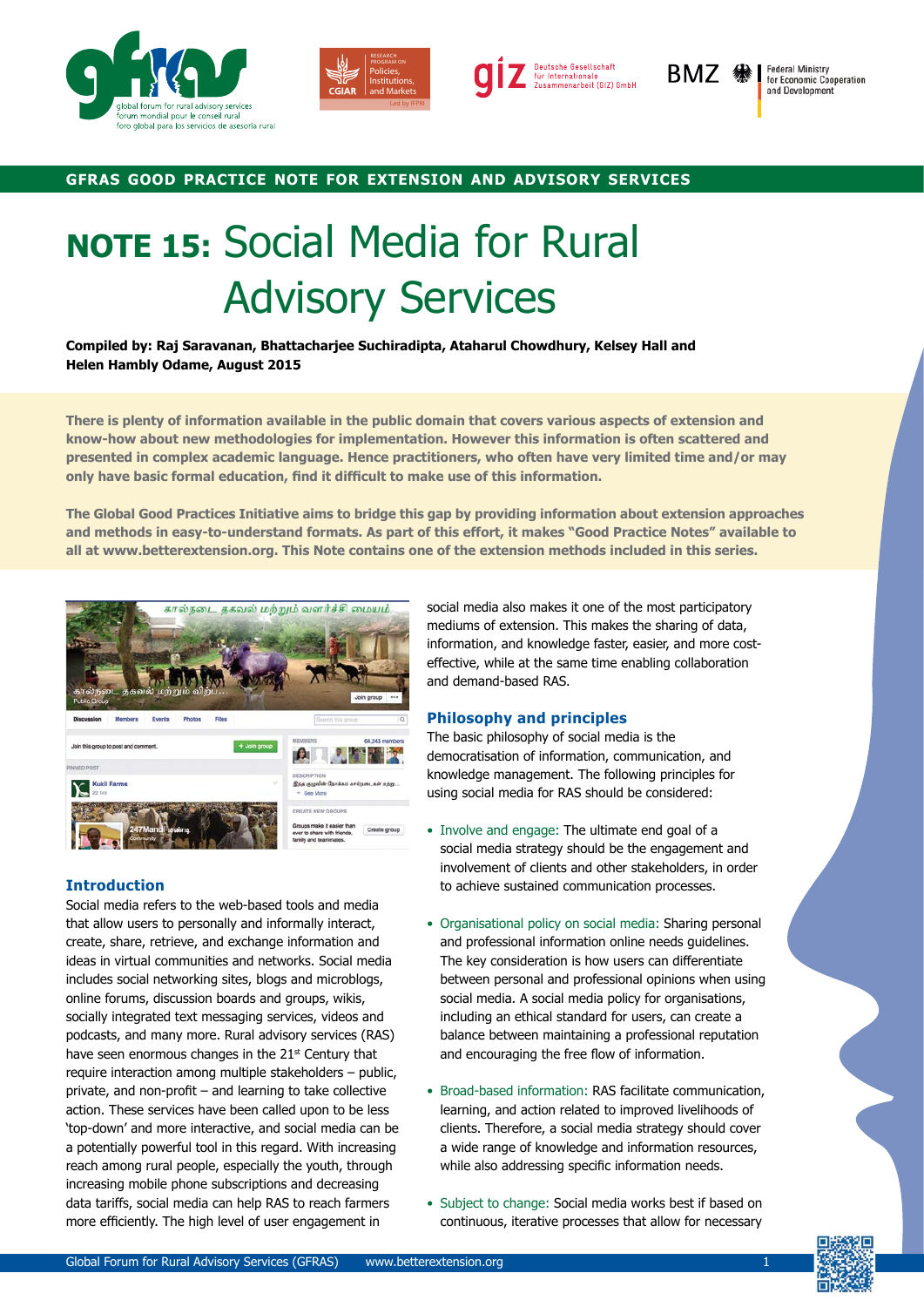changes in the social media platforms used, as well as adjustment to the content and delivery needs of the clientele. For example, social media might start off on one platform, such as Facebook, and later include other platforms or lists of users.

- Gate keeping: One or more facilitators should be assigned to make sure that conversations and information flows remain relevant and contribute to the strategic goal associated with the use of social media. A content filtering technique to eliminate any irrelevant or repetitive information is important to ensure everyone's right to communicate, whilst maintaining the free flow of information in the group without repeating past posts.
- Facilitating the interaction: Social media encourages extension organisations to act as facilitators, bringing all stakeholders to the same platform, but it can also relieve the organisations' central coordination of information and encourage direct interaction among the communicators, namely, rural community members.

#### **Implementation**

Baseline survey: Baseline surveys are used to understand the social media preferences of clientele. This information can help to determine the correct platform, expected frequency of use, and set targets such as maximum reach.

Creating interest groups: Depending on clients' needs and also location specific problems, interest groups or lists can be created with a moderator from the organisation for the sake of gatekeeping information.

Formulating social media policy: At the organisational level, social media policy/guidelines will help achieve the full potential of social media for RAS. The policy should be flexible to allow some personal approaches to communication. For example, one extension worker or producer may focus primarily on their area of work or interests. Guidelines also ensure that sensitive information sent or discussed over social media is appropriately managed. There should also be a risk management strategy within the social media policy.

Sensitising and training of extension professionals and clientele: Social media literacy training on its effective use by extension personnel and at the grassroots level, specifically among the rural youth and women, will enhance the use of social media in RAS.

Timing is everything: Both in social media and agriculture, timing is of the essence. Timely updates become much easier through social media in extension. Well planned and strategically timed posts can be more effective than frequent messages. Quality as well as quantity of posts should be considered.

Using pictures and videos: Pictures and multimedia content always attract more attention. Sharing information with relevant pictures and videos sends a clear and effective

message. Don't forget to ask permission before taking and sharing photos or videos.

Adding value and acting on feedback: Remember, twoway communication is about asking not just telling. User engagement in discussions and comments should be highly encouraged.

#### **Capacities required**

Social media based communication requires technical and organisational capacities, such as the knowledge and skills to use relevant tools, graphics, or metrics. It also requires organisational buy-in. A once-off process won't be sufficient for a successful social media strategy. The organisation will need to ensure their clientele has social media know-how and provide basic technical support on how to use social media on their internet enabled devices. Training should be tailored to specific target groups – extension personnel, researchers, and academics will have different needs from farmers or other stakeholders at the grassroots.

A clear understanding of the extension organisation's domain of work and clients' lives and livelihoods, as well as their needs for accessing and sharing information, is important. Engagement with the clientele is also needed on a regular basis to hold their interest. On social media this can be done by using direct messages or 'liking' posts from clients.

#### **Governance**

Since organisations maintain the pages, groups, and accounts on social media platforms, it is easy to retain oversight. However, policy guidelines need to be followed properly and reviewed regularly. Social media policy is usually specific to the communication goals of the organisation. Policy should be built on principles such as keeping content up-to-date, commenting and providing feedback in a timely manner, encouraging relevant and meaningful content, following and engaging audiences, providing accurate information, and avoiding arguments and comments on legal matters. An organisation should anticipate challenges in managing social media to maintain a professional reputation, whilst encouraging the free flow of information. There are technological, organisational, institutional, and capacity challenges that may restrict the impact of social media (see Box 1).

## **Costs**

Cost effectiveness is one of the major advantages of social media use for RAS. Hosting pages, groups, and accounts, and sharing multimedia content on social media is free of cost in most of cases. There may be nominal costs for paying external experts to develop the capacity of staff in using social media and/or to formulate organisational policy guidelines for social media.

Social media campaigns and subscription fees have been used to raise funding for a special project or group activity. They should not be overused.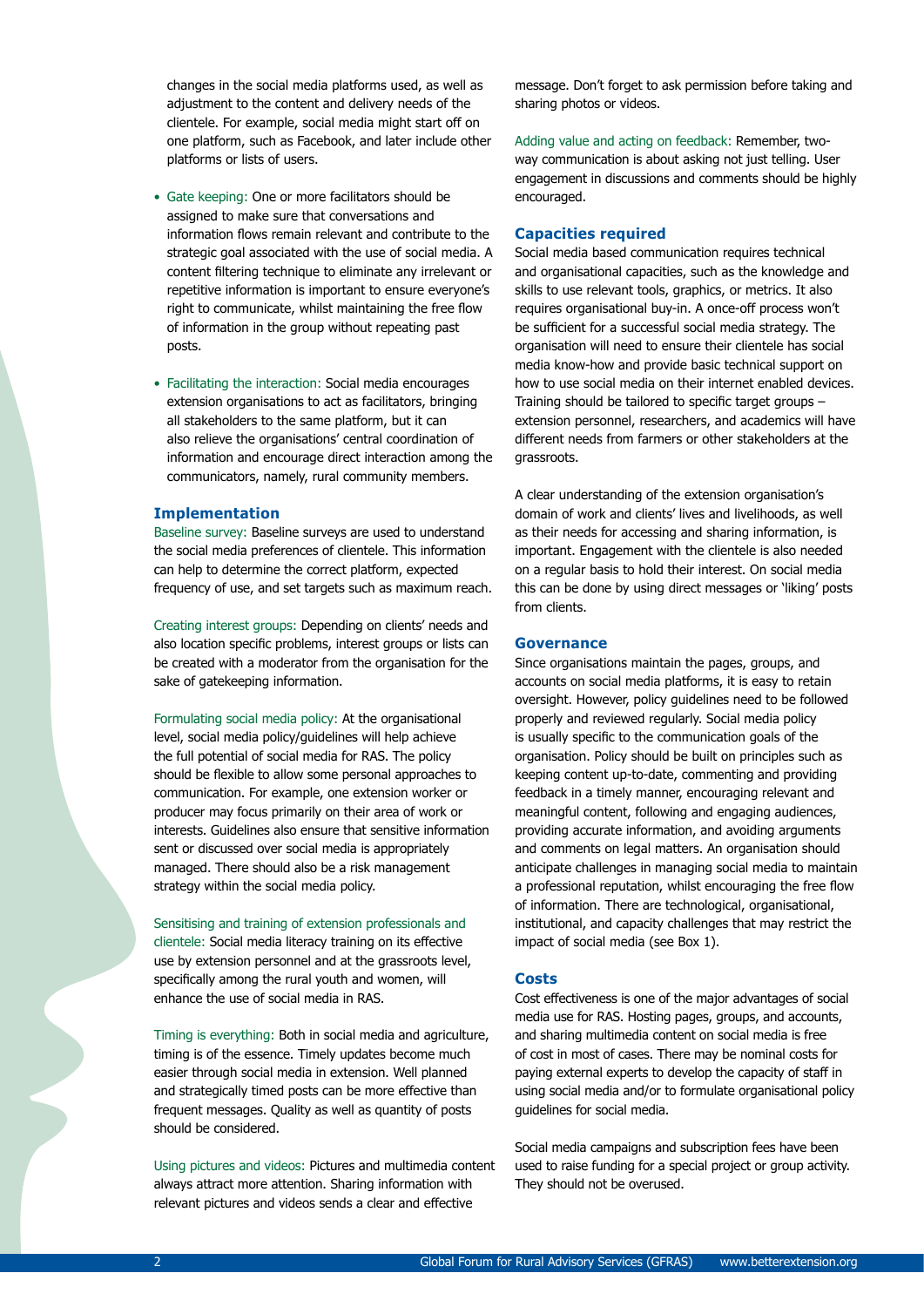## **BOX 1: GLOBAL SURVEY ON SOCIAL MEDIA IN RAS**

In 2015, GFRAS conducted a global survey on the use of social media in agricultural extension and RAS. The survey was conducted online across 60 countries and 226 respondents provided results. Facebook was found to be the most popular platform used by RAS actors. The main uses for social media were searching for news and events and sharing information. A major impeding factor for social media use was the lack of authenticity of information shared online. Social construction of information (development and publication of information socially by the users) was considered the most important feature of social media (95.1%). Ninety five percent of the respondents believed social media can play an important role in bridging the gap between stakeholders in agricultural innovation systems. Reaching clients (77.4%) was a major use of social media in RAS. Training in social media use was uncommon, and 71% of the respondents said they need training. If and when there was training conducted by the respondents' organisation, it mainly focused on the specifics of different platforms, and on the uses of social media in agricultural extension or the creation of social media tools. But at an organisational level, social media is still not given much importance by higher authorities (45.6%), and social media policy restricts rather than encourages its use (41.9%). Also, weak or non-existent connectivity in rural areas (69.9%), high data costs (52%), illiteracy of the clients (43.4%), and low participation and lack of interest (16.2%) of clients are reported to be major problems. Overall, the survey found that social media is still a very useful tool. To quote one respondent, "Social media is not only a tool for reaching large audiences; it is also an opportunity to develop relationships."

#### **Strengths and weaknesses**

Table 1 outlines the strengths and weaknesses of using social media in RAS.

## **Best-fit considerations**

Target audience: Social media are useful for extension professionals and educated farmers, especially young people, who have online access, and also other RAS actors (input and market personnel, researchers, administrators, policy-makers, etc.).

Innovations: Social media tools help facilitate the free flow of information, knowledge, and creativity, enabling innovations by different stakeholders of RAS. Social

media is ideal to inform, share, create awareness, and mobilise extension professionals, farmers, and other RAS stakeholders in the shortest possible time.

Ecological and institutional settings: Social media works best for institutions and individuals with better ICT availability and access.

## **Evidence of impact and potential scalability**

The impact of social media is mostly determined by the user base and level of participation. Continuous engagement and discussions, and creation and sharing of content can help to increase the membership subscription and enable feedback from members, as well as provide

| <b>Strengths</b>                                                                                                                                                                                                                                                                                                                                                                                                                                                                                                                                                                                                                           | <b>Weaknesses</b>                                                                                                                                                                                                                                                                                                                                                                                                                              | <b>Opportunities</b>                                                                                                                                                                                                                                                                                                                                                 | <b>Challenges</b>                                                                                                                                                                                                                                                                                                                                                                                                                                                                                                                                                                                                                                             |
|--------------------------------------------------------------------------------------------------------------------------------------------------------------------------------------------------------------------------------------------------------------------------------------------------------------------------------------------------------------------------------------------------------------------------------------------------------------------------------------------------------------------------------------------------------------------------------------------------------------------------------------------|------------------------------------------------------------------------------------------------------------------------------------------------------------------------------------------------------------------------------------------------------------------------------------------------------------------------------------------------------------------------------------------------------------------------------------------------|----------------------------------------------------------------------------------------------------------------------------------------------------------------------------------------------------------------------------------------------------------------------------------------------------------------------------------------------------------------------|---------------------------------------------------------------------------------------------------------------------------------------------------------------------------------------------------------------------------------------------------------------------------------------------------------------------------------------------------------------------------------------------------------------------------------------------------------------------------------------------------------------------------------------------------------------------------------------------------------------------------------------------------------------|
| • Highly cost effective<br>• Simultaneously reaches<br>large numbers of people<br>• Location and client specific,<br>problem-oriented<br>• User-generated content<br>and discussion among the<br>community of members<br>• Easily accessed from mobile<br>phones<br>• Increases internet presence<br>of extension organisations<br>and their client reach<br>• Democratisation of<br>information<br>• Brings all RAS stakeholders<br>onto a single platform<br>• Can measure impact<br>and success by tracking<br>number of visitors,<br>friends, followers,<br>mentions, Facebook 'likes',<br>conversation index, and<br>number of shares | • Limited ICT and online<br>facilities in rural areas<br>• Only suitable for educated<br>and online clientele<br>• Lack of awareness and<br>readiness to accept social<br>media by some farmers and<br>extension professionals<br>• Internet privacy issues<br>• Relevancy of information<br>• Success of social media<br>depends on commitment<br>level of community of<br>members in using social<br>media for RAS<br>• Information overload | • Few social media apps are<br>available without internet.<br>• Forming local/regional<br>interest groups is possible<br>• Reaching one to many<br>• Greater engagement and<br>dialogue<br>• Allows for integration of a<br>wide range of stakeholders<br>• Can act as catalyst for<br>resource mobilisation<br>(technological,<br>organisational, and<br>financial) | • Quality control and<br>monitoring of posts<br>• Ensuring participation<br>• Internet and IT<br>infrastructure issues<br>• Satisfying heterogeneous<br>users<br>• Institutionalising social<br>media<br>• Continuous engagement<br>• Skilled human resource to<br>maintain social media<br>• Measuring the impact $-$<br>lack of capacity for tools<br>and analytics that help<br>monitoring and assessing<br>the value of information<br>• Creating awareness about<br>social media's potential at<br>the organisational level<br>• Allocating time to update<br>content<br>• Encouraging stakeholders<br>to access resources through<br>social media links |

## **Table 1. Strengths, weaknesses, opportunities, and challenges**